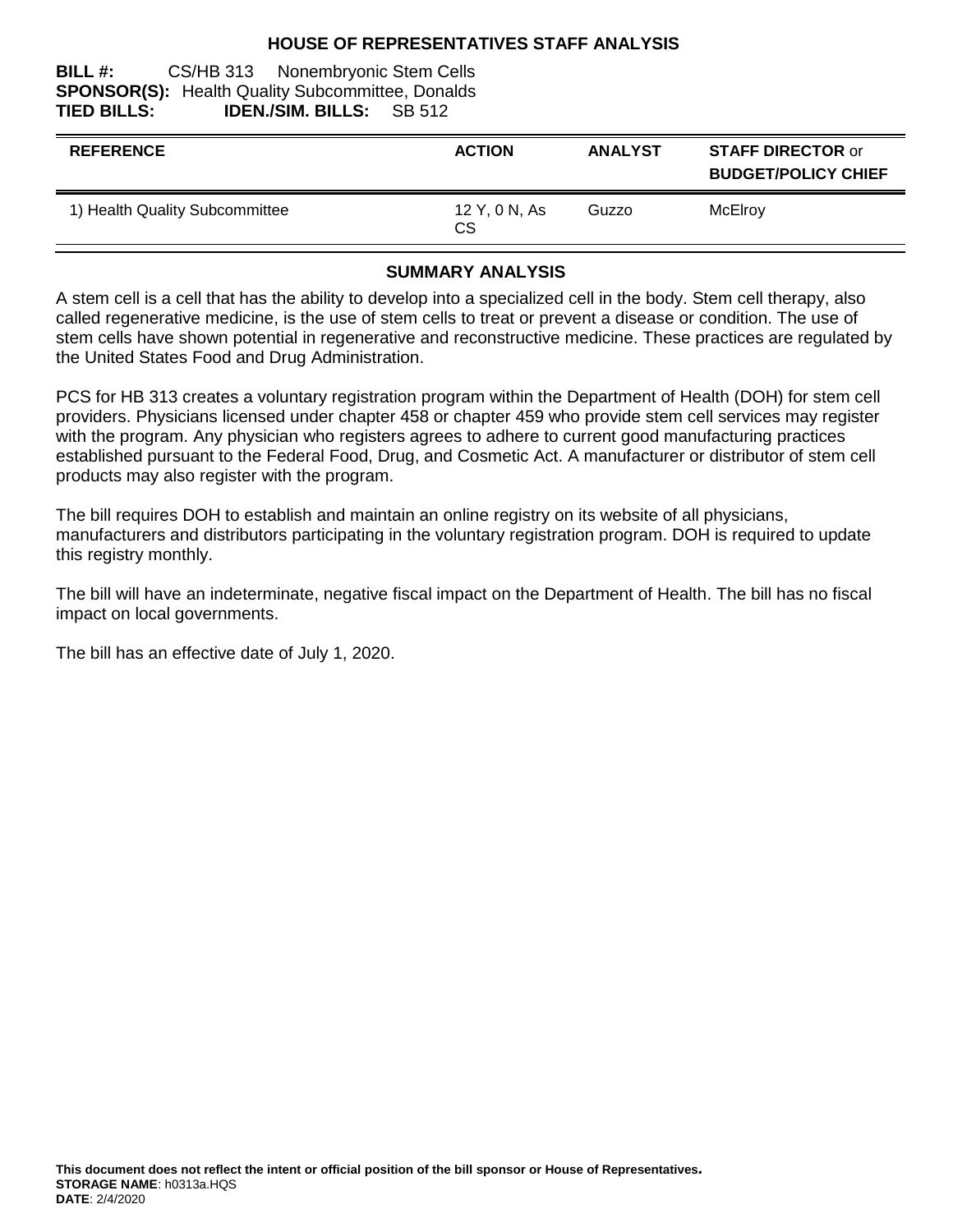### <span id="page-1-0"></span>**FULL ANALYSIS**

## <span id="page-1-2"></span>**I. SUBSTANTIVE ANALYSIS**

## A. EFFECT OF PROPOSED CHANGES:

#### **Present Situation**

#### **Stem Cells**

<span id="page-1-1"></span>Stem cells are cells that have the ability to divide for indefinite periods in culture and to give rise to specialized cells.<sup>1</sup> Under certain physiologic or experimental conditions, stem cells can be induced to become tissue- or organ-specific cells with special functions.<sup>2</sup> Stem cells are referred to as "undifferentiated" because they have not yet committed to a developmental path that will for a specific tissue or organ.<sup>3</sup> Differentiation is the process of changing into a specific type of cell.<sup>4</sup> Stem cells have the potential to repair, restore, replace, and regenerate cells, and could possibly be used to treat a number of medical conditions.<sup>5</sup>

Scientists primarily work with two categories of stem cells: embryonic and adult.<sup>6</sup> Embryonic stem cells are derived from embryos, usually created by in vitro fertilization and donated for research with the informed consent of donors.<sup>7</sup> Embryonic stem cells may be used to generate every cell type found in the body because they are pluripotent.<sup>8</sup>

Adult stem cells (nonembryonic) are more specialized than embryonic stem cells and typically generate different cell types for the specific tissue or organ in which they live.<sup>9</sup> Adult stem cells have been found in organs that need to continuously replenish themselves, such as the blood, skin, and gut, but also are in other less generative organs such as the brain.<sup>10</sup>

In 2007, scientists identified conditions that would allow some specialized adult stem cells to be genetically reprogrammed or engineered to become pluripotent, i.e. behave like embryonic cells.<sup>11</sup> These reprogrammed cells are called induced pluripotent stem cells. It is not known if the induced pluripotent stem cells differ from embryonic stem cells in a clinically significant way.<sup>12</sup> However, induced pluripotent stem cells could replace the use of embryonic stem cells in research and clinics.<sup>13</sup>

Stem cell therapy is the treatment of a condition or illness with stem cells or cells that come from stem cells to replace or repair a patient's damaged cells or tissues.<sup>14</sup> Currently, the range of diseases for which there are proven treatments based on stem cell therapy is small.<sup>15</sup> However, treatments for disorders of the blood and immune systems and acquired loss of bone marrow, can in some cases be

 $\overline{a}$ 

<https://www.fda.gov/ForConsumers/ConsumerUpdates/ucm286155.htm> (last visited February 2, 2020).

<sup>8</sup> Id. Pluripotent is the state of a single cell that is capable of differentiating into all tissues of an organism, but not alone capable of sustaining full organismal development (*supra* not[e 1\)](#page-1-1).

9 International Society for Stem Cell Research, *Stem Cell Facts*, available a[t https://www.closerlookatstemcells.org/wp](https://www.closerlookatstemcells.org/wp-content/uploads/2018/10/stem-cell-facts.pdf)[content/uploads/2018/10/stem-cell-facts.pdf](https://www.closerlookatstemcells.org/wp-content/uploads/2018/10/stem-cell-facts.pdf) (last visited February 1, 2020).

<sup>1</sup> National Institutes of Health, *Stem Cell Information: Glossary*, available at<https://stemcells.nih.gov/glossary.htm> (last visited January 31, 2020).

<sup>2</sup> National Institutes of Health, *Stem Cell Information: Stem Cell Basics I.*, available at<https://stemcells.nih.gov/info/basics/1.htm> (last visited January 31, 2020).

<sup>3</sup> National Institutes of Health, *Stem Cell Information: Stem cell Basics II.*, available a[t https://stemcells.nih.gov/info/basics/2.htm](https://stemcells.nih.gov/info/basics/2.htm) (last visited February 1, 2020).

 $4$  Id.

<sup>5</sup> U.S. Food and Drug Administration, *FDA Warns about Stem Cell Therapies*, (Nov. 16, 2017), available at

<sup>6</sup> *Supra* not[e 2.](#page-1-0)

<sup>7</sup> National Institutes of Health, *Stem Cell Information: Stem Cell Basics III.*, available at<https://stemcells.nih.gov/info/basics/3.htm> (last visited February 1, 2020).

 $\overline{10}$  Id.

<sup>11</sup> *Supra* not[e 9.](#page-1-2)

<sup>12</sup> National Institutes of Health, *Stem Cell Information: Stem Cell Basics VI.*, available at<https://stemcells.nih.gov/info/basics/6.htm> (last visited February 1, 2020).

<sup>13</sup> Vimal Singh, et al, *Induced Pluripotent Stem Cells: Applications in Regenerative Medicine, Disease Modeling, and Drug Discovery*, <sup>14</sup> *Supra* not[e 9.](#page-1-2)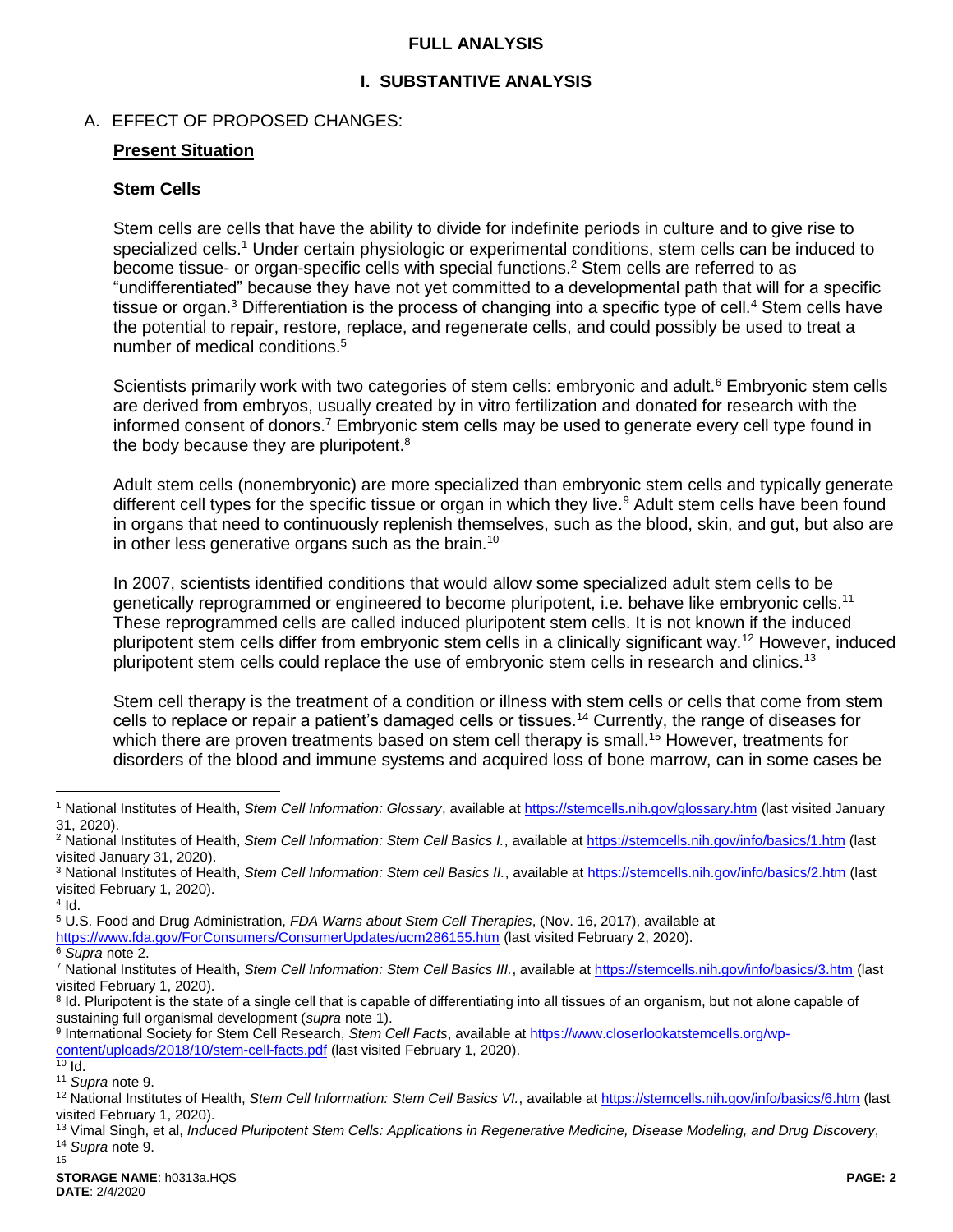treated effectively with blood stem cells.<sup>16</sup> Tissue- and organ-specific treatments, such as those for skin and corneas, have proven successful.<sup>17</sup> However, other stem cell therapies are experimental, and mav not yet been shown to be safe or effective.<sup>18</sup>

## **Stem Cell Regulation**

The Center for Biologics Evaluation and Research (CBER), within the United States Food and Drug Administration (FDA), regulates biological products for human use, including gene therapy.<sup>19</sup> An establishment that manufactures human cells, tissues, and cellular and tissue-based products (HCT/Ps), must register with CBER, if the:<sup>20</sup>

- The HCT/P is minimally manipulated;
- The HCT/P is intended for homologous use only;
- The manufacture of the HCT/P does not involve the combination of cells or tissues with another article, except for water, crystalloids, or a sterilizing, preserving, or storage agent, provided that the addition of water, crystalloids, or the sterilizing, preserving, or storage agent does not raise new clinical safety concerns with respect to the HCT; and
- Either:
	- $\circ$  The HCT/P does not have a systemic effect and is not dependent upon the metabolic activity of living cells for its primary function; or
	- $\circ$  The HCT/P has a systemic effect or is dependent upon the metabolic activity of living cells for its primary function, and:
		- Is for autologous use;<br>Is for allogoneic use in
		- Is for allogeneic use in a first-degree or second-degree blood relative; or
		- Is for reproductive use.

An establishment is not required to comply with registration and reporting requirements if the establishment:<sup>21</sup>

- Uses HCT/P's solely for nonclinical scientific or educational purposes;
- Removes HCT/P's from an individual and implants such HCT/P's into the same individual during the same surgical procedure;
- Is a carrier who accepts, receives, carries, or delivers HCT/P's in the usual course of business as a carrier;
- Does not recover, screen, test, process, label, package, or distribute, but only receives or stores HCT/P's solely for implantation, transplantation, infusion, or transfer within your facility;
- Only recovers reproductive cells or tissue and immediately transfers them into a sexually intimate partner of the cell or tissue donor; or
- Is an individual under contract, agreement, or other arrangement with a registered establishment and engaged solely in recovering cells or tissues and sending the recovered cells or tissues to the registered establishment; however, it must comply with all other applicable requirements.

The HCT/P is regulated as a drug, device, or biologic product under the Public Health Service Act and/or the Food, Drug, and Cosmetics Act, if it does not meet the above-referenced requirements or qualify for an exemption.<sup>22</sup>

In August 2017, the FDA announced plans to increase its regulation of clinics who use therapies involving biologic products that have not been approved by the FDA.<sup>23</sup> In November 2017, the FDA

<sup>21</sup> 21 C.F.R. s. 1271.15.

 $\overline{a}$ <sup>16</sup> Id.

<sup>17</sup> Id.

<sup>18</sup> Id.

<sup>19</sup> U.S. Food and Drug Administration, *About the Center for Biologics Evaluation and Research*, available at <https://www.fda.gov/AboutFDA/CentersOffices/OfficeofMedicalProductsandTobacco/CBER/default.htm> (last visited February 1, 2020). <sup>20</sup> 21 C.F.R. s. 1271.10.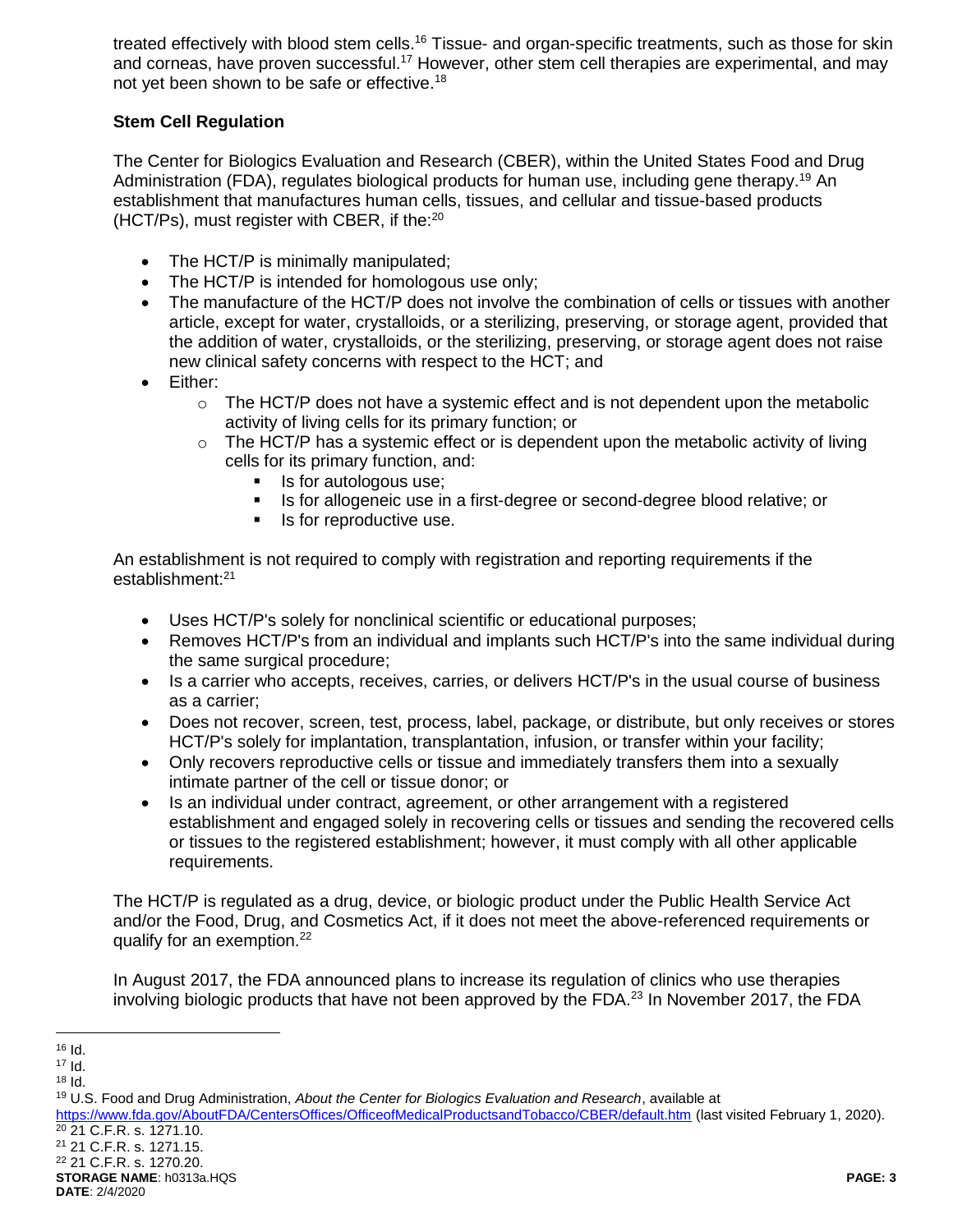published its comprehensive regenerative medicine policy framework.<sup>24</sup> The only stem cell-based therapies that have been approved by the FDA for use in the United States consist of blood-forming stem cells derived from cord blood.<sup>25</sup>

## **Regulation of Physicians in Florida**

The Board of Medicine and the Board of Osteopathic Medicine (collectively, Boards), within the Department of Health (DOH), have authority to adopt rules to regulate practice of medicine and osteopathic medicine, respectively. The Boards have authority to establish, by rule, standards of practice and standards of care for particular settings.<sup>26</sup> Such standards may include education and training, medications including anesthetics, assistance of and delegation to other personnel, sterilization, performance of complex or multiple procedures, records, informed consent, and policy and procedures manuals.<sup>27</sup>

In 2015, the Florida Board of Medicine warned physicians and consumers that they should be aware of the risks involved accessing stem cell therapies and regenerative medicine that has not approved by the FDA.<sup>28</sup> The Board of Medicine further warned that a physician providing stem cell treatment should have investigational new drug application (IND) or a single patient IND for Compassionate or Emergency Use.<sup>29</sup> Florida does not specifically regulate clinics who perform treatments using stem cells; however, the Board of Medicine and the Board of Osteopathic Medicine, have authority to investigate and discipline physicians who fail to meet the standard of care for providing medical services. In 2013, the Board of Medicine revoked the licenses of two physicians in administrative cases involving stem cells for failing to meet the standard of care.<sup>30</sup>

## **Effect of Proposed Changes**

PCS for HB 313 creates a voluntary registration program within the Department of Health (DOH) for stem cell providers. Physicians licensed under chapter 458 or chapter 459 who provide stem cell services may register with the program. Any physician who registers agrees to adhere to current good manufacturing practices established pursuant to the Federal Food, Drug, and Cosmetic Act. A manufacturer or distributor of stem cell products may also register with the program.

The bill requires DOH to establish and maintain an online registry on its website of all physicians, manufacturers and distributors participating in the voluntary registration program. DOH is required to update this registry monthly.

The bill has an effective date of July 1, 2020.

B. SECTION DIRECTORY:

**Section 1:** Creates s. 381.4017, F.S., voluntary registration of stem cell providers. **Section 2:** Provides an effective date of July 1, 2020.

 $\overline{a}$ 

<sup>23</sup> *Statement from FDA Commissioner Scott Gottlieb, M.D. on the FDA's New Policy Steps and Enforcement Efforts to Ensure Proper Oversight of Stem Cell Therapies and Regenerative Medicine,* August 28, 2017, available at [https://www.fda.gov/news-events/press](https://www.fda.gov/news-events/press-announcements/statement-fda-commissioner-scott-gottlieb-md-fdas-new-policy-steps-and-enforcement-efforts-ensure)[announcements/statement-fda-commissioner-scott-gottlieb-md-fdas-new-policy-steps-and-enforcement-efforts-ensure](https://www.fda.gov/news-events/press-announcements/statement-fda-commissioner-scott-gottlieb-md-fdas-new-policy-steps-and-enforcement-efforts-ensure) (last visited February 1, 2020).

<sup>24</sup> *FDA Announces Comprehensive Regenerative Medicine Policy Framework*, November 15, 2017, available at <https://www.fda.gov/news-events/press-announcements/fda-announces-comprehensive-regenerative-medicine-policy-framework> (last visited February 1, 2020).

<sup>25</sup> *Supra* note 5.  $26$  Sections 458.331(v) and 459.015(z), F.S.

<sup>27</sup> Id.

<sup>28</sup> Florida Board of Medicine, *Information on Stem Cell Clinics Offering Unapproved Therapies*, available at

<http://flboardofmedicine.gov/latest-news/october-2015-newsletter/> (last visited February 1, 2020).

 $29$  Id.

**STORAGE NAME**: h0313a.HQS **PAGE: 4 DATE**: 2/4/2020 <sup>30</sup> Department of Health, *2018 Agency Analysis for House Bill 1185*, (Jan. 12, 2018), on file with the Health Quality Subcommittee.